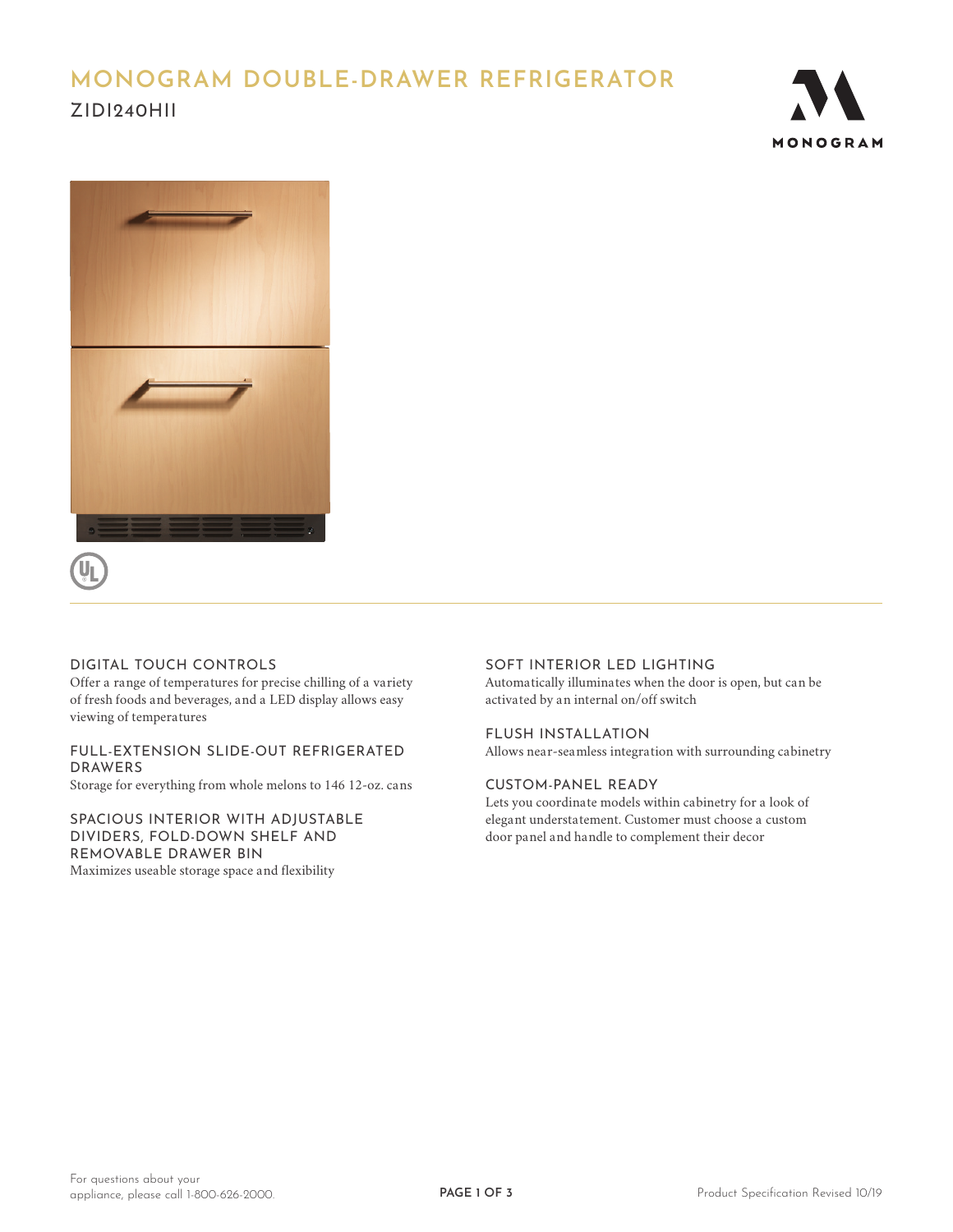



#### **SPECIFICATIONS**

| Overall Width                  | 23 1/2" (59.7 cm)                          |
|--------------------------------|--------------------------------------------|
| Overall Height                 | 34 3/4" (88.3 cm)                          |
| Overall Depth                  | $231/4"$ (59.1 cm)                         |
| Overall Capacity               | $5.0 \text{ cu}$ . ft.                     |
| Minimum Cabinet Width          | $23 \frac{3}{4}$ " (60.3 cm)               |
| Minimum Cabinet Depth          | $24"$ (61.0 cm)                            |
| Cutout Width                   | 23 3/4" (60.3 cm)                          |
| Cutout Height                  | 34 1/2" (87.6 cm) Min<br>35" (88.9 cm) Max |
| <b>Electrical Requirements</b> | 12A                                        |
| Voltz/Hertz/Amps               | 120 V, 60 Hz,<br>15 or 20 amp circuit      |
| Shipping Weight                | 158 lb (71.5 kg)                           |
|                                |                                            |

#### **ATTENTION ELECTRICIAN:**

A 115 volt 60Hz, 15 or 20 amp power supply is required. An individual properly grounded branch circuit or circuit breaker is recommended. Install a properly grounded 3-prong electrical receptacle recessed into the back wall.

#### **OVERALL DIMENSIONS**



FRONT VIEW





TOP VIEW

Dimensions in parentheses are in centimeters unless otherwise noted. Actual product dimensions may vary due to manufacturing tolerances.